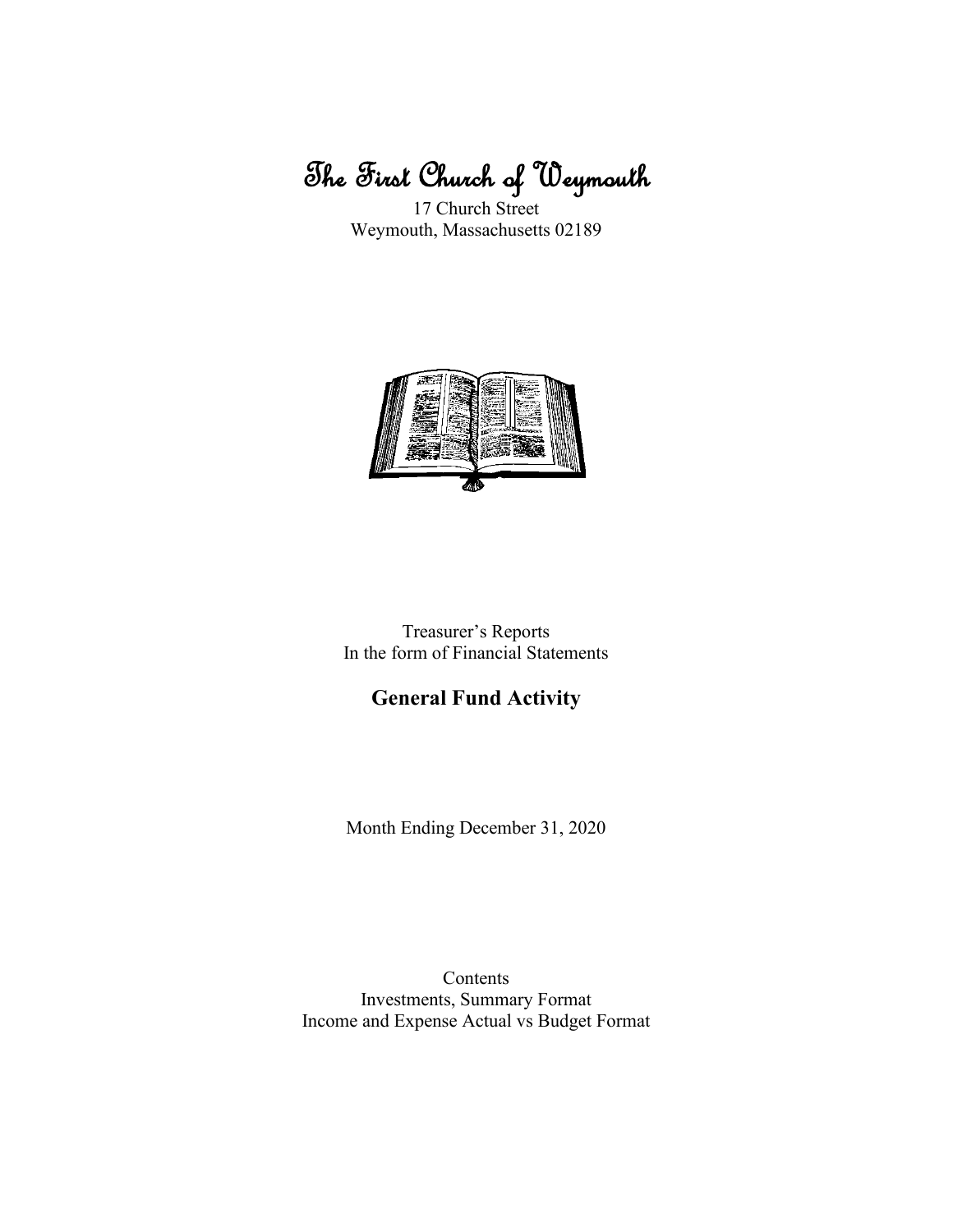#### **Financial Review for First Quarter of Fiscal 20-21**

As promised at the Finance annual meeting in September 2020. I have prepared a Finance report for everyone to review at their leisure. The report runs from September 1, 2020 thru December 31, 2020.

A lot of things have happened since we last talked about Church Finances. It is probably not the first thing we think about when it comes to churches. Worship and Finances go hand in hand, and one cannot exist without the other.

### **Income Section**.

You will notice we received **Cash Gifts of \$6,550**. We have some members who are helping to finance the" **at home worship**" technologies upgrade. Dave Llewellyn has established a plan moving forward and more improvements are coming. Some of the improvements have been delayed because the items are backordered and will not arrive until March.

**Pledge income\$29,428** remains steady. Thank You to all who continue to remember the church. Looks like we are just about in line with the amount that we budgeted for.

The **PPP Loan \$10,200** that we received from the Small Business Administration under the Cares Act has been fully forgiven as of January 6, 2021.

**Hour of Peace** held in December raised **\$1,715** for the Weymouth Food Pantry. The number you see in the report does not include \$200 in donations that came in January 2020 and the Church contributed \$300. This amount was matched by Curtis Liquors of Weymouth. This donation enabled the Food Pantry to purchase \$24,070 worth of food.

The **Eagle Scout project \$1415** The refreshing of the small hall is completed. The boy scouts did not quite finish the entire job because they reached their limit of 200-man hours. Don Trudeau stepped up and put the finishing touches on the room. He will also be laying down a new floor in February which was approved by Trustees for approximately \$1,600. We are looking for some artwork or something we could hang on the walls. If, you have something lying around the house and wish to donate it. Let the church office know.

The **Father Bills** meals program is on hold until COVID-19 has run its course. Dorothy Pflaumer continues the Father Bill bagged lunch program one Friday each month. Coastal Heritage Bank will be reimbursing the church for this program going forward.

The **Virtual Church Fair \$5260**. Thanks to everyone's thoughtfulness and participation.

`The **Turkey Dinner \$1932** was not intended to be a fund raiser as a lot of things were donated. Members were compelled to donate anyway. Thanks to everyone who made this a success.

**AT&T\$ 9475 and Clearwire \$9407** We have receive \$2351 from Clearwire (Sprint) and \$3158 from AT&T each month. These cell towers are becoming more and more valuable due to pandemic.

**Ameritrade \$4188** continue to be strong. Investment income from Endowment Fund varies from month to month. The Trustees will be checking in with Ropes and Gray at their regular scheduled meeting in March or April. Everyone is welcome to attend to learn more about our investments. I will make sure it gets into the Pastor John's weekly newsletter and the Parish Post when it is scheduled.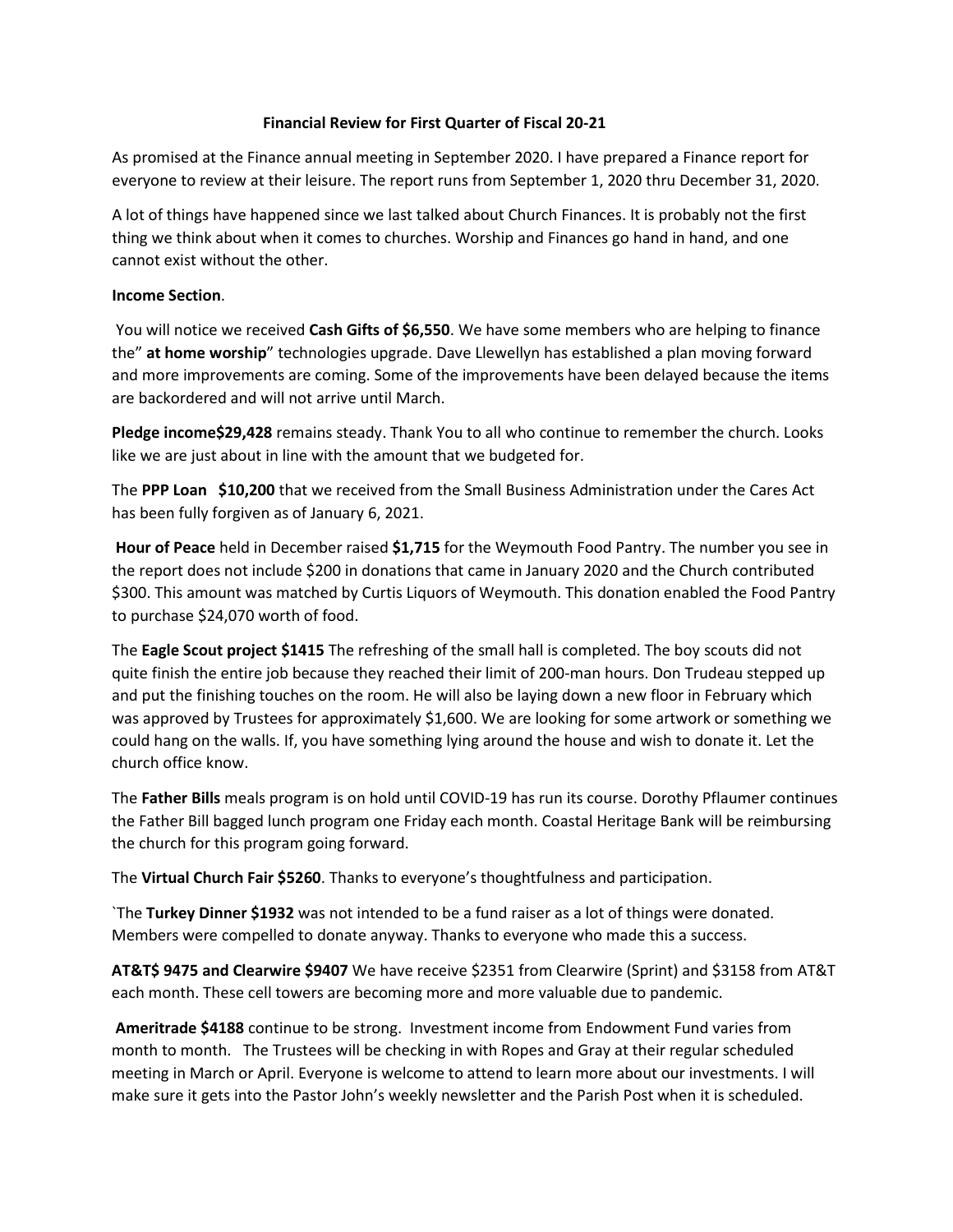#### **Expenses**

You will see a line item for **Architectural Services \$3,416.** This is for the siding project that the Church and the Town of Weymouth are working on. The Church will be reimbursed for this expense by the town. The purpose of this is for a historical architect to do research on the outside materials used on the church. She came out and spent a whole day looking behind the siding that is on the church now and doing an environmental assessment. She will be providing the church and the town a report with three options to choose from on how to proceed. Second step she will provide construction documents after an option is chosen. Then the project will go out to bid.

**Comcast \$478**. We upgraded the wireless connection in the Sanctuary as part of the at "home worship improvement." We also had it installed at the church office for a more reliable connection.

**Roof Repair \$480** 11 Church St has some leaks that need to be fixed. The Trustees signed a contract with Flynn Roofing to have them repaired. They will patch the leaks, but more leaks could appear. If, we need to replace the roof the church is looking at \$13,000 bill to replace the roof. So, let us hope the "patch" holds and no more leaks appear.

**Bathroom Improvement \$4080** is a left-over bill from the painter. He did not submit his bill until he completed the painting and repair of the sanctuary ceiling and choir loft ceiling. This was part of last year budget. We have been waiting for this bill.

**Transfer to Scholarship. \$1,400** The Trustees voted to transfer to the Scholarship fund. We also received a \$200 donation for the endowment fund which was transferred.

**Payroll Expense \$34.302** this account is where employee salaries are recorded. Office Secretary, Sexton, Pastor, and Organist. The Church entered into a new agreement with Pastor John thru August 31,2021. This agreement included an increase in salary.

**Air Purifiers \$935** are for in person worship as an additional means of safety to circulate air with the windows open per CDC guidelines. This was an unbudgeted item.

Over the Christmas season Don Trudeau made some necessary repairs on the heating system in the sanctuary, small hall, and large hall. His craftsman ship saved the church a lot of money. I have not received the bill for the parts that he needed to buy yet. So, I do not know the total cost will be.

This is only a summary of what has happened. We are looking good financially and hopefully it remains that way. If, you have any questions about the financial reports because you do not understand something or need an explanation for an issue. Please feel free to contact me at 781-337-5696 or [msim666444@comcast.net.](mailto:msim666444@comcast.net) I will be happy to answer any question that you may have.

Stay Safe and God Bless!!

Until we meet again!

Mark Simmons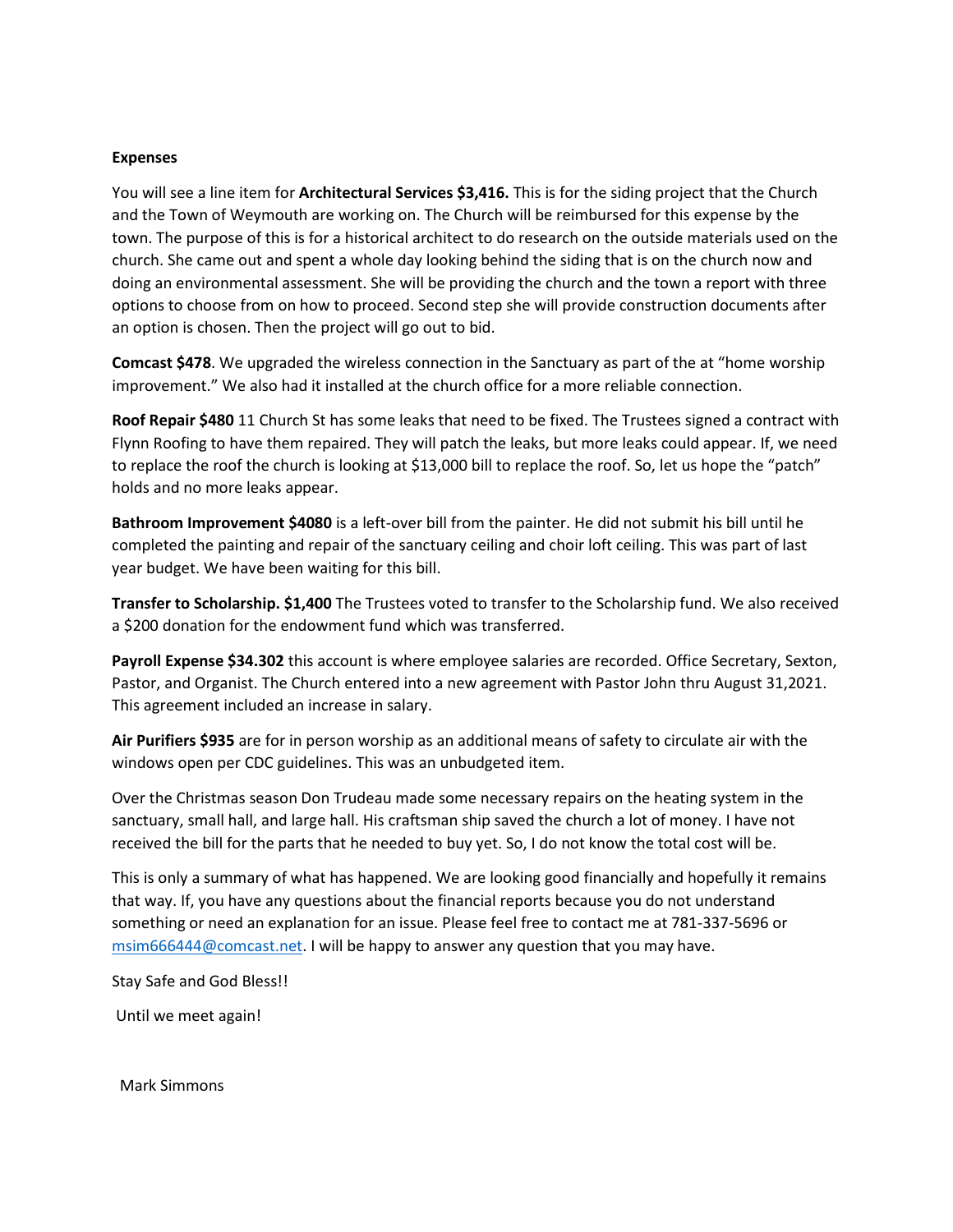## THE FIRST CHURCH OF WEYMOUTH PROFIT AND LOSS BUDGET VS ACTUAL **INCOME** SEPTEMBER 2020 THROUGH DECEMBER 2020

| <b>DIRECT</b>                     | <b>ACTUAL</b>                   |               |                  | <b>BUDGETED</b> |                         |            | (OVER ) BUDGET % OF BUDGET |
|-----------------------------------|---------------------------------|---------------|------------------|-----------------|-------------------------|------------|----------------------------|
| PLEDGED                           | \$                              | 29,355        | \$               | 75,000          | \$                      | 45,645     | 39.1%                      |
| LOOSE                             | \$                              | 73            | \$               | 600             | \$                      | 527        | 12.2%                      |
| <b>CASH GIFTS</b>                 |                                 | 6,550         | \$               | 1,200           | \$                      | (5,350)    | 545.8%                     |
| <b>HALL RENTAL</b>                | \$\$\$                          | 1,327         | \$               | 4,800           | \$                      | 3,473      | 27.6%                      |
| <b>HOUR OF PEACE</b>              |                                 | 1,215         |                  |                 | \$                      | (1, 215)   | 0.0%                       |
| <b>HOLIDAY FLOWERS</b>            | \$                              | 259           |                  |                 | \$                      | (259)      | 0.0%                       |
| <b>INITIAL OFFERING</b>           |                                 |               | \$               | 100             | \$                      | 100        | 0.0%                       |
| <b>BUILDING MAINTENANCE</b>       |                                 | 500           | \$               |                 | \$                      | (500)      | 0.0%                       |
| <b>EAGLE SCOUT PROJECT</b>        |                                 | 1,455         | \$               |                 | \$                      | (1, 455)   | 0.0%                       |
| <b>BIBLE DONATIONS</b>            | \$\$\$\$                        | 170           | \$               | 900             | \$                      | 730        | 18.9%                      |
| <b>TOTAL DIRECT</b>               | $\overline{\boldsymbol{\zeta}}$ | 40,904        | \$               | 82,600          | \$                      | (41, 696)  | 49.5%                      |
|                                   |                                 | <b>ACTUAL</b> |                  | <b>BUDGETED</b> |                         |            | (OVER) BUDGET % OF BUDGET  |
| <b>PASTORAL DISCRETION</b>        |                                 | \$1,221.00    | \$               | 2,700.00        | \$                      | 1,479.00   | 45.2%                      |
| <b>FATHER BILLS MEALS PROGRAM</b> |                                 |               | \$               | 2,760.00        | \$                      | 2,760.00   | 0.0%                       |
| <b>HEIFER PROJECT</b>             | \$                              | 132.00        | \$               |                 | \$                      | (132.00)   | 0.0%                       |
| <b>DINNER</b>                     | \$                              | 1,932.00      | \$               |                 | \$                      | (1,932.00) | 0.0%                       |
| <b>CHURCH FAIR</b>                | \$                              | 5,260.00      | \$               |                 | \$                      | (5,260.00) | 0.0%                       |
| <b>TOTAL GIFTS</b>                | Ś                               | 8,545.00      | $\overline{\xi}$ | 5,460.00        | $\overline{\mathsf{S}}$ | (3,085.00) | 63.9%                      |
|                                   |                                 |               |                  |                 |                         |            |                            |
| <b>GIFTS</b>                      |                                 | <b>ACTUAL</b> |                  | <b>BUDGETED</b> |                         |            | (OVER ) BUDGET % OF BUDGET |
| <b>MEMORIALS</b>                  | \$                              | 1,020         | \$               | 300             | \$                      | 1,479      | 340.0%                     |
| <b>MISSIONS</b>                   |                                 | 550           | \$               | 300             | \$                      | (250)      | 183.3%                     |
| <b>TOTAL GIFTS</b>                | $rac{5}{5}$                     | 1,570         | \$               | 600             | $\overline{\xi}$        | 1,229      | 261.7%                     |
| <b>HOLIDAY</b>                    |                                 | <b>ACTUAL</b> |                  | <b>BUDGETED</b> |                         |            | (OVER ) BUDGET % OF BUDGET |
| <b>CHRISTMAS</b>                  | \$                              | 230           | \$               | 1,400           | \$                      | 1,170      | 16.4%                      |
| THANKSGIVING                      | \$                              | 50            | \$               | 400             | \$                      | 350        | 12.5%                      |
| <b>EASTER</b>                     |                                 |               | \$               | 200             |                         |            | 0.0%                       |
| <b>TOTAL HOLIDAY</b>              | \$                              | 280           | $\overline{\xi}$ | 1,800           | \$                      | 1,520      | 15.6%                      |
| <b>INVESTMENTS</b>                |                                 | <b>ACTUAL</b> |                  | <b>BUDGETED</b> |                         |            | (OVER) BUDGET % OF BUDGET  |
| AMERITRADE                        | \$                              | 4,188         | \$               | 13,200          | \$                      | 9,012      | 31.7%                      |
| CLEARWIRE                         |                                 | 9,407         | \$               | 28,564          | \$                      | 19,157     | 32.9%                      |
| AT&T                              | \$                              | 9,475         | \$               | 37,412          | \$                      | 27,937     | 25.3%                      |
| 11 CHURCH ST                      |                                 | 4,600         | \$               | 14,400          | \$                      | 9,800      | 31.9%                      |
| <b>INTEREST</b>                   | \$\$\$                          | 158           | \$               | 362             | \$                      | 204        | 43.6%                      |
| <b>TOTAL INVESTMENTS</b>          | $\overline{\xi}$                | 27,841        | \$               | 93,942          | \$                      | 66,101     | 29.6%                      |
| <b>TOTAL INCOME</b>               | \$                              | 79,140        | $\zeta$          | 184,402         | \$                      | 105,262    | 42.9%                      |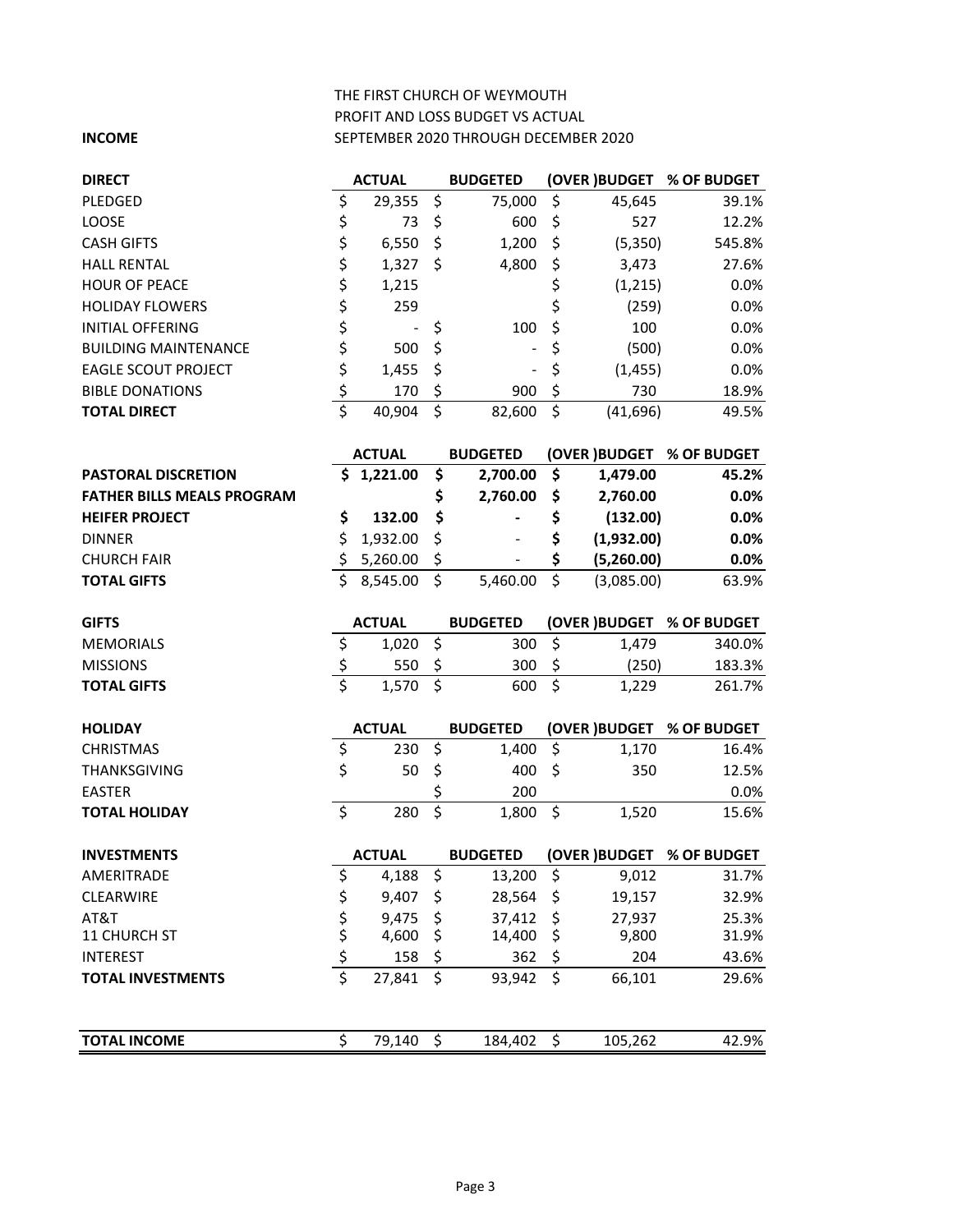#### THE FIRST CHURCH OF WEYMOUTH PROFIT AND LOSS BUDGET VS ACTUAL SEPTEMBER 2020 THRU DECEMBER 2020

| <b>ACTUAL</b><br><b>BUDGETED</b><br>(OVER) BUDGET B% OF BUDGET<br><b>BENEVOLENCES</b><br>\$<br>\$<br>\$<br>2,760<br><b>FATHER BILLS</b><br>200<br>2,560<br>7.2%<br>\$<br>\$<br>\$<br>821<br>1,579<br><b>OTHER MISSIONS</b><br>2,400<br>34.2%<br>\$<br>\$<br>0.0%<br>PILGRIM ASSOCIATION<br>1,040<br>1,040<br>$\overline{\mathsf{S}}$<br>\$<br>\$<br><b>TOTAL BENVOLENCES</b><br>1,021<br>6,200<br>5,179<br>16.5%<br><b>BUILDING</b><br><b>ACTUAL</b><br><b>BUDGETED</b><br>(OVER) BUDGET<br>% OF BUDGET<br>\$<br>3,416<br><b>ARCHITECTUAL SERVICES</b><br>\$<br><b>COMCAST</b><br>478<br>\$<br>\$<br>33.8%<br>1,416<br>937.64<br>\$<br>\$<br>\$<br><b>ELECTRICITY</b><br>645<br>3,420<br>2,775<br>18.9%<br>\$<br>\$<br>\$<br>504<br>1,077<br>(573)<br>213.7%<br><b>ELEVATOR</b><br>\$<br>\$<br>\$<br>GAS<br>1,856<br>6,636<br>4,780<br>28.0%<br>\$<br>\$<br><b>INSURANCE</b><br>2,337<br>\$<br>10,800<br>8,464<br>21.6%<br>\$<br>\$<br>\$<br>313<br>864<br><b>INTERNET</b><br>551<br>36.2%<br>\$<br>\$<br>\$<br>720<br>606<br><b>MAINT CONTRACTS</b><br>114<br>15.8%<br>\$<br>\$<br>\$<br>588<br>1,512<br>RUBBISH REMOVAL<br>2,100<br>28.0%<br>\$<br>\$<br>\$<br>401<br><b>SUPPLIES AND MAINT</b><br>2,400<br>1,999<br>16.7%<br>\$<br>\$<br>\$<br>288<br>792<br><b>TELEPHONE</b><br>1,080<br>26.6%<br>\$<br>\$<br>\$<br>71<br>540<br>13.2%<br><b>WATER AND SEWER</b><br>469<br>$\overline{\boldsymbol{\zeta}}$<br>\$<br>\$<br><b>TOTAL BUILDING</b><br>11,585<br>30,480<br>22,311<br>38.0%<br><b>BUDGETED</b><br>(OVER) BUDGET<br><b>CAPITAL</b><br><b>ACTUAL</b><br>% OF BUDGET<br>\$<br>\$<br>\$<br><b>ELECTRIC</b><br>673<br>2,640<br>1,967<br>25.5%<br>\$<br>\$<br>\$<br><b>HEATING OIL</b><br>1,700<br>5,100<br>3,400<br>33.3%<br>\$<br>\$<br>\$<br>960<br>20<br><b>WATER AND SEWER</b><br>940<br>97.9%<br>\$<br>\$<br>\$<br>274<br>38.1%<br>COMCAST-House<br>720<br>446<br>\$<br>\$<br>\$<br>ROOF REPAIR 11 CHURCH ST<br>480<br>0.0%<br>(480)<br>$\overline{\phantom{0}}$<br>\$<br>\$<br>\$<br><b>BOILER</b><br>504<br>504<br>0.0%<br>\$<br>\$<br><b>EAGLE SCOUT PROJECT</b><br>1,674<br>(1,674)<br>0.0%<br>\$<br>\$<br><b>BATHROOM IMPROVEMENTS</b><br>\$<br>4,080<br>0.0%<br>\$<br>\$<br>\$<br>33.3%<br><b>LOAN INTEREST</b><br>3,878<br>11,640<br>7,762<br>\$<br>\$<br>WEBSITE RENEWAL FEES<br>100<br>100<br>0.0%<br>\$<br>\$<br>\$<br>SOFTWARE RENEWALS<br>64<br>300<br>236<br>21.2%<br>\$<br>\$<br>\$<br>1,400<br><b>SCHOLARSHIP</b><br>1,400<br>100.0%<br>\$<br>\$<br>TRANSFER TO ENDOWMENT<br>200<br>(200)<br>0.0%<br>$\overline{\boldsymbol{\zeta}}$<br>$\overline{\xi}$<br>\$<br><b>TOTAL CAPITAL</b><br>15,364<br>23,364<br>12,280<br>65.76% | <b>EXPENSES</b> |  |  |  |  |
|--------------------------------------------------------------------------------------------------------------------------------------------------------------------------------------------------------------------------------------------------------------------------------------------------------------------------------------------------------------------------------------------------------------------------------------------------------------------------------------------------------------------------------------------------------------------------------------------------------------------------------------------------------------------------------------------------------------------------------------------------------------------------------------------------------------------------------------------------------------------------------------------------------------------------------------------------------------------------------------------------------------------------------------------------------------------------------------------------------------------------------------------------------------------------------------------------------------------------------------------------------------------------------------------------------------------------------------------------------------------------------------------------------------------------------------------------------------------------------------------------------------------------------------------------------------------------------------------------------------------------------------------------------------------------------------------------------------------------------------------------------------------------------------------------------------------------------------------------------------------------------------------------------------------------------------------------------------------------------------------------------------------------------------------------------------------------------------------------------------------------------------------------------------------------------------------------------------------------------------------------------------------------------------------------------------------------------------------------------------------------------------------------------------------------------------------------------------------------------------------------------------------------------------------------------------------------------------------------------------------------------------------------------------|-----------------|--|--|--|--|
|                                                                                                                                                                                                                                                                                                                                                                                                                                                                                                                                                                                                                                                                                                                                                                                                                                                                                                                                                                                                                                                                                                                                                                                                                                                                                                                                                                                                                                                                                                                                                                                                                                                                                                                                                                                                                                                                                                                                                                                                                                                                                                                                                                                                                                                                                                                                                                                                                                                                                                                                                                                                                                                              |                 |  |  |  |  |
|                                                                                                                                                                                                                                                                                                                                                                                                                                                                                                                                                                                                                                                                                                                                                                                                                                                                                                                                                                                                                                                                                                                                                                                                                                                                                                                                                                                                                                                                                                                                                                                                                                                                                                                                                                                                                                                                                                                                                                                                                                                                                                                                                                                                                                                                                                                                                                                                                                                                                                                                                                                                                                                              |                 |  |  |  |  |
|                                                                                                                                                                                                                                                                                                                                                                                                                                                                                                                                                                                                                                                                                                                                                                                                                                                                                                                                                                                                                                                                                                                                                                                                                                                                                                                                                                                                                                                                                                                                                                                                                                                                                                                                                                                                                                                                                                                                                                                                                                                                                                                                                                                                                                                                                                                                                                                                                                                                                                                                                                                                                                                              |                 |  |  |  |  |
|                                                                                                                                                                                                                                                                                                                                                                                                                                                                                                                                                                                                                                                                                                                                                                                                                                                                                                                                                                                                                                                                                                                                                                                                                                                                                                                                                                                                                                                                                                                                                                                                                                                                                                                                                                                                                                                                                                                                                                                                                                                                                                                                                                                                                                                                                                                                                                                                                                                                                                                                                                                                                                                              |                 |  |  |  |  |
|                                                                                                                                                                                                                                                                                                                                                                                                                                                                                                                                                                                                                                                                                                                                                                                                                                                                                                                                                                                                                                                                                                                                                                                                                                                                                                                                                                                                                                                                                                                                                                                                                                                                                                                                                                                                                                                                                                                                                                                                                                                                                                                                                                                                                                                                                                                                                                                                                                                                                                                                                                                                                                                              |                 |  |  |  |  |
|                                                                                                                                                                                                                                                                                                                                                                                                                                                                                                                                                                                                                                                                                                                                                                                                                                                                                                                                                                                                                                                                                                                                                                                                                                                                                                                                                                                                                                                                                                                                                                                                                                                                                                                                                                                                                                                                                                                                                                                                                                                                                                                                                                                                                                                                                                                                                                                                                                                                                                                                                                                                                                                              |                 |  |  |  |  |
|                                                                                                                                                                                                                                                                                                                                                                                                                                                                                                                                                                                                                                                                                                                                                                                                                                                                                                                                                                                                                                                                                                                                                                                                                                                                                                                                                                                                                                                                                                                                                                                                                                                                                                                                                                                                                                                                                                                                                                                                                                                                                                                                                                                                                                                                                                                                                                                                                                                                                                                                                                                                                                                              |                 |  |  |  |  |
|                                                                                                                                                                                                                                                                                                                                                                                                                                                                                                                                                                                                                                                                                                                                                                                                                                                                                                                                                                                                                                                                                                                                                                                                                                                                                                                                                                                                                                                                                                                                                                                                                                                                                                                                                                                                                                                                                                                                                                                                                                                                                                                                                                                                                                                                                                                                                                                                                                                                                                                                                                                                                                                              |                 |  |  |  |  |
|                                                                                                                                                                                                                                                                                                                                                                                                                                                                                                                                                                                                                                                                                                                                                                                                                                                                                                                                                                                                                                                                                                                                                                                                                                                                                                                                                                                                                                                                                                                                                                                                                                                                                                                                                                                                                                                                                                                                                                                                                                                                                                                                                                                                                                                                                                                                                                                                                                                                                                                                                                                                                                                              |                 |  |  |  |  |
|                                                                                                                                                                                                                                                                                                                                                                                                                                                                                                                                                                                                                                                                                                                                                                                                                                                                                                                                                                                                                                                                                                                                                                                                                                                                                                                                                                                                                                                                                                                                                                                                                                                                                                                                                                                                                                                                                                                                                                                                                                                                                                                                                                                                                                                                                                                                                                                                                                                                                                                                                                                                                                                              |                 |  |  |  |  |
|                                                                                                                                                                                                                                                                                                                                                                                                                                                                                                                                                                                                                                                                                                                                                                                                                                                                                                                                                                                                                                                                                                                                                                                                                                                                                                                                                                                                                                                                                                                                                                                                                                                                                                                                                                                                                                                                                                                                                                                                                                                                                                                                                                                                                                                                                                                                                                                                                                                                                                                                                                                                                                                              |                 |  |  |  |  |
|                                                                                                                                                                                                                                                                                                                                                                                                                                                                                                                                                                                                                                                                                                                                                                                                                                                                                                                                                                                                                                                                                                                                                                                                                                                                                                                                                                                                                                                                                                                                                                                                                                                                                                                                                                                                                                                                                                                                                                                                                                                                                                                                                                                                                                                                                                                                                                                                                                                                                                                                                                                                                                                              |                 |  |  |  |  |
|                                                                                                                                                                                                                                                                                                                                                                                                                                                                                                                                                                                                                                                                                                                                                                                                                                                                                                                                                                                                                                                                                                                                                                                                                                                                                                                                                                                                                                                                                                                                                                                                                                                                                                                                                                                                                                                                                                                                                                                                                                                                                                                                                                                                                                                                                                                                                                                                                                                                                                                                                                                                                                                              |                 |  |  |  |  |
|                                                                                                                                                                                                                                                                                                                                                                                                                                                                                                                                                                                                                                                                                                                                                                                                                                                                                                                                                                                                                                                                                                                                                                                                                                                                                                                                                                                                                                                                                                                                                                                                                                                                                                                                                                                                                                                                                                                                                                                                                                                                                                                                                                                                                                                                                                                                                                                                                                                                                                                                                                                                                                                              |                 |  |  |  |  |
|                                                                                                                                                                                                                                                                                                                                                                                                                                                                                                                                                                                                                                                                                                                                                                                                                                                                                                                                                                                                                                                                                                                                                                                                                                                                                                                                                                                                                                                                                                                                                                                                                                                                                                                                                                                                                                                                                                                                                                                                                                                                                                                                                                                                                                                                                                                                                                                                                                                                                                                                                                                                                                                              |                 |  |  |  |  |
|                                                                                                                                                                                                                                                                                                                                                                                                                                                                                                                                                                                                                                                                                                                                                                                                                                                                                                                                                                                                                                                                                                                                                                                                                                                                                                                                                                                                                                                                                                                                                                                                                                                                                                                                                                                                                                                                                                                                                                                                                                                                                                                                                                                                                                                                                                                                                                                                                                                                                                                                                                                                                                                              |                 |  |  |  |  |
|                                                                                                                                                                                                                                                                                                                                                                                                                                                                                                                                                                                                                                                                                                                                                                                                                                                                                                                                                                                                                                                                                                                                                                                                                                                                                                                                                                                                                                                                                                                                                                                                                                                                                                                                                                                                                                                                                                                                                                                                                                                                                                                                                                                                                                                                                                                                                                                                                                                                                                                                                                                                                                                              |                 |  |  |  |  |
|                                                                                                                                                                                                                                                                                                                                                                                                                                                                                                                                                                                                                                                                                                                                                                                                                                                                                                                                                                                                                                                                                                                                                                                                                                                                                                                                                                                                                                                                                                                                                                                                                                                                                                                                                                                                                                                                                                                                                                                                                                                                                                                                                                                                                                                                                                                                                                                                                                                                                                                                                                                                                                                              |                 |  |  |  |  |
|                                                                                                                                                                                                                                                                                                                                                                                                                                                                                                                                                                                                                                                                                                                                                                                                                                                                                                                                                                                                                                                                                                                                                                                                                                                                                                                                                                                                                                                                                                                                                                                                                                                                                                                                                                                                                                                                                                                                                                                                                                                                                                                                                                                                                                                                                                                                                                                                                                                                                                                                                                                                                                                              |                 |  |  |  |  |
|                                                                                                                                                                                                                                                                                                                                                                                                                                                                                                                                                                                                                                                                                                                                                                                                                                                                                                                                                                                                                                                                                                                                                                                                                                                                                                                                                                                                                                                                                                                                                                                                                                                                                                                                                                                                                                                                                                                                                                                                                                                                                                                                                                                                                                                                                                                                                                                                                                                                                                                                                                                                                                                              |                 |  |  |  |  |
|                                                                                                                                                                                                                                                                                                                                                                                                                                                                                                                                                                                                                                                                                                                                                                                                                                                                                                                                                                                                                                                                                                                                                                                                                                                                                                                                                                                                                                                                                                                                                                                                                                                                                                                                                                                                                                                                                                                                                                                                                                                                                                                                                                                                                                                                                                                                                                                                                                                                                                                                                                                                                                                              |                 |  |  |  |  |
|                                                                                                                                                                                                                                                                                                                                                                                                                                                                                                                                                                                                                                                                                                                                                                                                                                                                                                                                                                                                                                                                                                                                                                                                                                                                                                                                                                                                                                                                                                                                                                                                                                                                                                                                                                                                                                                                                                                                                                                                                                                                                                                                                                                                                                                                                                                                                                                                                                                                                                                                                                                                                                                              |                 |  |  |  |  |
|                                                                                                                                                                                                                                                                                                                                                                                                                                                                                                                                                                                                                                                                                                                                                                                                                                                                                                                                                                                                                                                                                                                                                                                                                                                                                                                                                                                                                                                                                                                                                                                                                                                                                                                                                                                                                                                                                                                                                                                                                                                                                                                                                                                                                                                                                                                                                                                                                                                                                                                                                                                                                                                              |                 |  |  |  |  |
|                                                                                                                                                                                                                                                                                                                                                                                                                                                                                                                                                                                                                                                                                                                                                                                                                                                                                                                                                                                                                                                                                                                                                                                                                                                                                                                                                                                                                                                                                                                                                                                                                                                                                                                                                                                                                                                                                                                                                                                                                                                                                                                                                                                                                                                                                                                                                                                                                                                                                                                                                                                                                                                              |                 |  |  |  |  |
|                                                                                                                                                                                                                                                                                                                                                                                                                                                                                                                                                                                                                                                                                                                                                                                                                                                                                                                                                                                                                                                                                                                                                                                                                                                                                                                                                                                                                                                                                                                                                                                                                                                                                                                                                                                                                                                                                                                                                                                                                                                                                                                                                                                                                                                                                                                                                                                                                                                                                                                                                                                                                                                              |                 |  |  |  |  |
|                                                                                                                                                                                                                                                                                                                                                                                                                                                                                                                                                                                                                                                                                                                                                                                                                                                                                                                                                                                                                                                                                                                                                                                                                                                                                                                                                                                                                                                                                                                                                                                                                                                                                                                                                                                                                                                                                                                                                                                                                                                                                                                                                                                                                                                                                                                                                                                                                                                                                                                                                                                                                                                              |                 |  |  |  |  |
|                                                                                                                                                                                                                                                                                                                                                                                                                                                                                                                                                                                                                                                                                                                                                                                                                                                                                                                                                                                                                                                                                                                                                                                                                                                                                                                                                                                                                                                                                                                                                                                                                                                                                                                                                                                                                                                                                                                                                                                                                                                                                                                                                                                                                                                                                                                                                                                                                                                                                                                                                                                                                                                              |                 |  |  |  |  |
|                                                                                                                                                                                                                                                                                                                                                                                                                                                                                                                                                                                                                                                                                                                                                                                                                                                                                                                                                                                                                                                                                                                                                                                                                                                                                                                                                                                                                                                                                                                                                                                                                                                                                                                                                                                                                                                                                                                                                                                                                                                                                                                                                                                                                                                                                                                                                                                                                                                                                                                                                                                                                                                              |                 |  |  |  |  |
|                                                                                                                                                                                                                                                                                                                                                                                                                                                                                                                                                                                                                                                                                                                                                                                                                                                                                                                                                                                                                                                                                                                                                                                                                                                                                                                                                                                                                                                                                                                                                                                                                                                                                                                                                                                                                                                                                                                                                                                                                                                                                                                                                                                                                                                                                                                                                                                                                                                                                                                                                                                                                                                              |                 |  |  |  |  |
|                                                                                                                                                                                                                                                                                                                                                                                                                                                                                                                                                                                                                                                                                                                                                                                                                                                                                                                                                                                                                                                                                                                                                                                                                                                                                                                                                                                                                                                                                                                                                                                                                                                                                                                                                                                                                                                                                                                                                                                                                                                                                                                                                                                                                                                                                                                                                                                                                                                                                                                                                                                                                                                              |                 |  |  |  |  |
|                                                                                                                                                                                                                                                                                                                                                                                                                                                                                                                                                                                                                                                                                                                                                                                                                                                                                                                                                                                                                                                                                                                                                                                                                                                                                                                                                                                                                                                                                                                                                                                                                                                                                                                                                                                                                                                                                                                                                                                                                                                                                                                                                                                                                                                                                                                                                                                                                                                                                                                                                                                                                                                              |                 |  |  |  |  |
|                                                                                                                                                                                                                                                                                                                                                                                                                                                                                                                                                                                                                                                                                                                                                                                                                                                                                                                                                                                                                                                                                                                                                                                                                                                                                                                                                                                                                                                                                                                                                                                                                                                                                                                                                                                                                                                                                                                                                                                                                                                                                                                                                                                                                                                                                                                                                                                                                                                                                                                                                                                                                                                              |                 |  |  |  |  |
|                                                                                                                                                                                                                                                                                                                                                                                                                                                                                                                                                                                                                                                                                                                                                                                                                                                                                                                                                                                                                                                                                                                                                                                                                                                                                                                                                                                                                                                                                                                                                                                                                                                                                                                                                                                                                                                                                                                                                                                                                                                                                                                                                                                                                                                                                                                                                                                                                                                                                                                                                                                                                                                              |                 |  |  |  |  |
|                                                                                                                                                                                                                                                                                                                                                                                                                                                                                                                                                                                                                                                                                                                                                                                                                                                                                                                                                                                                                                                                                                                                                                                                                                                                                                                                                                                                                                                                                                                                                                                                                                                                                                                                                                                                                                                                                                                                                                                                                                                                                                                                                                                                                                                                                                                                                                                                                                                                                                                                                                                                                                                              |                 |  |  |  |  |

| <b>CHRISTIAN ED</b>       | <b>ACTUAL</b> |    | <b>BUDGETED</b> |                          | (OVER) BUDGET % OF BUDGET |
|---------------------------|---------------|----|-----------------|--------------------------|---------------------------|
| ADULT ED                  |               | 90 | 276 S           | 187                      | 32.4%                     |
| CHURCH WEBSITE ANNUAL FEE |               |    |                 | $\overline{\phantom{a}}$ | $0.0\%$                   |
| YOUTH PROGRAM             |               |    | 500 S           | 500                      | $0.0\%$                   |
| <b>TOTAL CHRISTIAN ED</b> |               | 90 | 776 S           | 687                      | 11.5%                     |